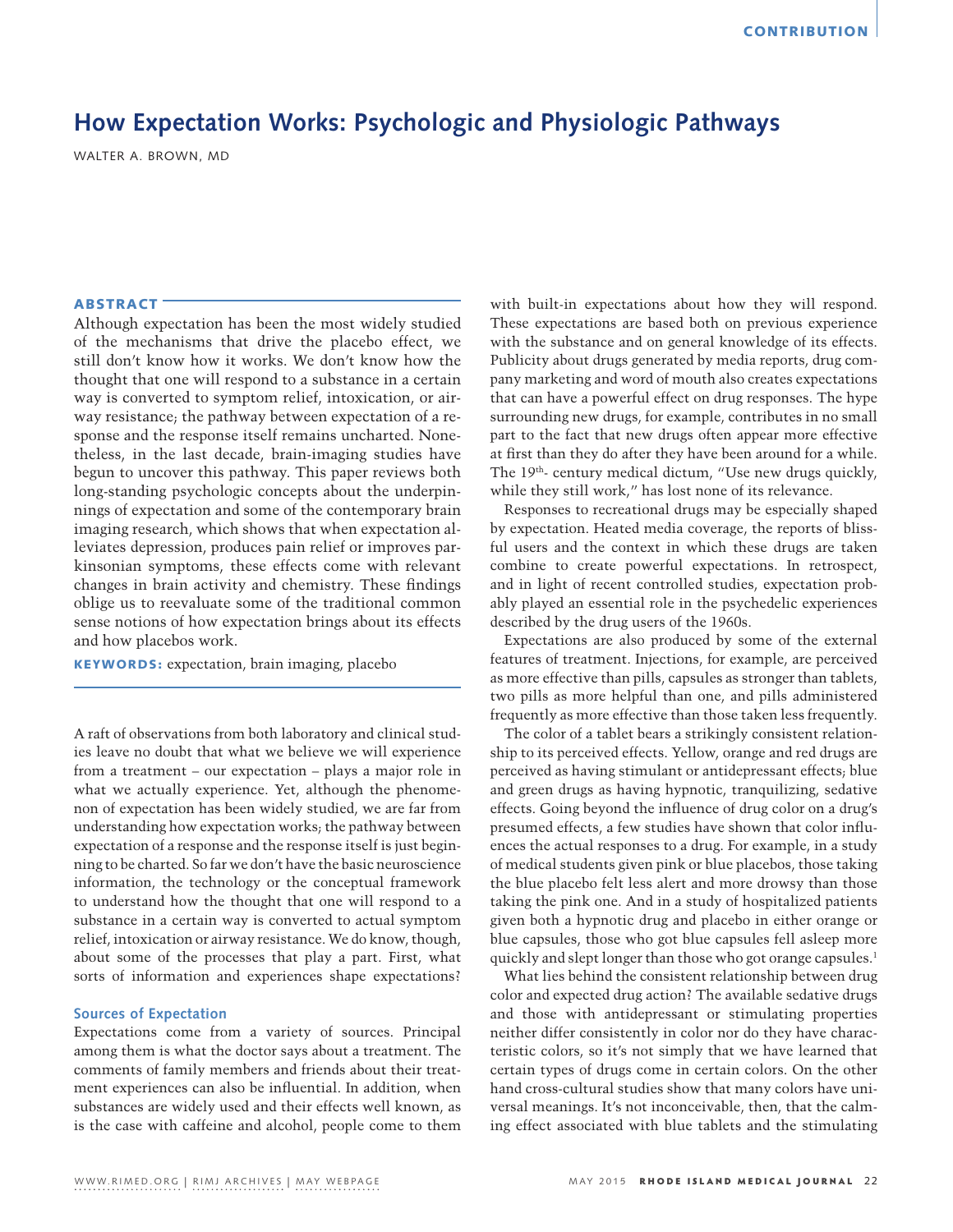effect with yellow ones may rest on innate responses to these colors.

Any feature of a treatment that influences the expectation of benefit (or harm) is likely to affect the response to that treatment. It's a truism of marketing, for example, that the pricier the product the higher its perceived quality. Accordingly it comes as no surprise that patients often place greater value on new high-priced drugs than on equally effective but less expensive alternatives. It's a bit of a surprise, though, that the price of a drug seems to have an effect not only on its perceived value but on its actual efficacy. In study of experimentally-induced pain, Waber et al showed that when healthy volunteers got placebo pills presented as a new analgesic, those who were told that the pills cost \$2.50 a piece experienced significantly more pain relief than those who were told that the cost of the pills had been reduced to \$0.10.<sup>2</sup> The results of this study are of more than academic interest. They suggest that when a clinician recommends a low-priced generic or over–the- counter treatment, she should address the concern-almost always present but almost always unspoken – that a less expensive treatment is inherently less helpful.

## **How Expectation Works**

One widely believed and plausible explanation for the seeming influence of expectation is that when given a treatment that's supposed to provide symptom relief, people say that their pain or depression is better, whether or not it actually is, simply because that's what they think the doctor or researcher wants to hear. They want the doctor to look upon them favorably; they give the "socially desirable" response. Another widely believed explanation for the impact of expectation is that when people take a placebo that they believe to be a pain killer or antidepressant and then report that their pain or depression is relieved, they are merely imagining this relief; the pain or depression is "really" still there.

Although the tendency to respond in a socially desirable fashion and imagined reactions probably account for some of what looks like the influence of expectation, these two processes are far from the whole story. Neither a desire to please nor imagined reactions can bring on bodily changes that are not under conscious control. Yet some of the placebo effects that arise from expectation are involuntary physiological responses, like bronchoconstriction, that are not under conscious control.

Previous experience with a treatment influences both conscious expectation and subsequent responses. The key role of prior experience in shaping placebo response was illustrated in a classic study of hospitalized patients with painful conditions.3 They were treated first with varying doses of an analgesic (propoxyphene) and several days later with an identical-appearing placebo. Patients who had previously received relatively high doses of the analgesic had better pain relief with placebo than those who had received lower, largely ineffective, analgesic doses. There was, in fact,

a strong dose-response relationship between the preceding dose of analgesic and the response to placebo. This sort of relationship may well involve a form of learning akin to classical conditioning.

But expectation-induced responses also occur without previous exposure to the substance under study. In these instances some process other than conditioning or another other form of learning must be in play. Until recently the mechanisms hypothesized to mediate the relationship between expectation and response were stated strictly in psychological terms. Along with the tendency for patients to report what they think their doctor wants to hear and the imagined reactions mentioned previously, suggestibility has been put forward as one of the mechanisms behind expectation-induced responses and thus behind the placebo effect. Irving Kirsch, a psychologist who has investigated expectancy and the placebo effect for several decades, hypothesizes that expectation is a basic psychological mechanism that produces subjective responses directly without any intervening mechanisms.4

Although these psychological explanations continue to usefully inform our understanding of expectation and its role in both the placebo effect and the response to treatment, recent discoveries based on brain imaging call for new thinking about how expectation (and placebos) bring about both voluntary and involuntary responses.

For more than 30 years one of the main ideas about how placebos provide pain relief is that, astounding as it still sounds, they do so by activating the brain's endogenous opioids. The evidence for this is that under certain conditions placebo-induced pain relief is reversed by administration of the opioid receptor blocker, naloxone. These findings are sufficiently robust and consistent that they have led to the notion that, at least in some circumstances, placebo analgesia is mediated by the brain's opioid system, the neural pathways involved in pain perception and regulation.5 Although founded on meticulous research, this concept was for many years considered tentative because it was based necessarily on indirect evidence. There was no way to directly examine the actual brain circuits thought to be involved. But now brain-imaging technology allows us to do that.

In 2002 Petrovic et al, using positron emission tomography (PET), showed that pain relief with placebo is associated with increased activity in the rostral anterior cingulate cortex, an area of the brain that is also affected by opioid medication.6 Subsequent studies using functional magnetic resonance imaging have also shown that pain relief with placebo involves changes in pain-sensitive areas of the brain.7

Along similar lines, a study of patients with Parkinson's disease using PET technology showed that when patients expected to receive a drug that would relieve their parkinsonian symptoms (apomorphine) but actually received placebo, they showed substantial release of dopamine in the striatum.8 The degree of clinical improvement with placebo correlated with the amount of dopamine released.